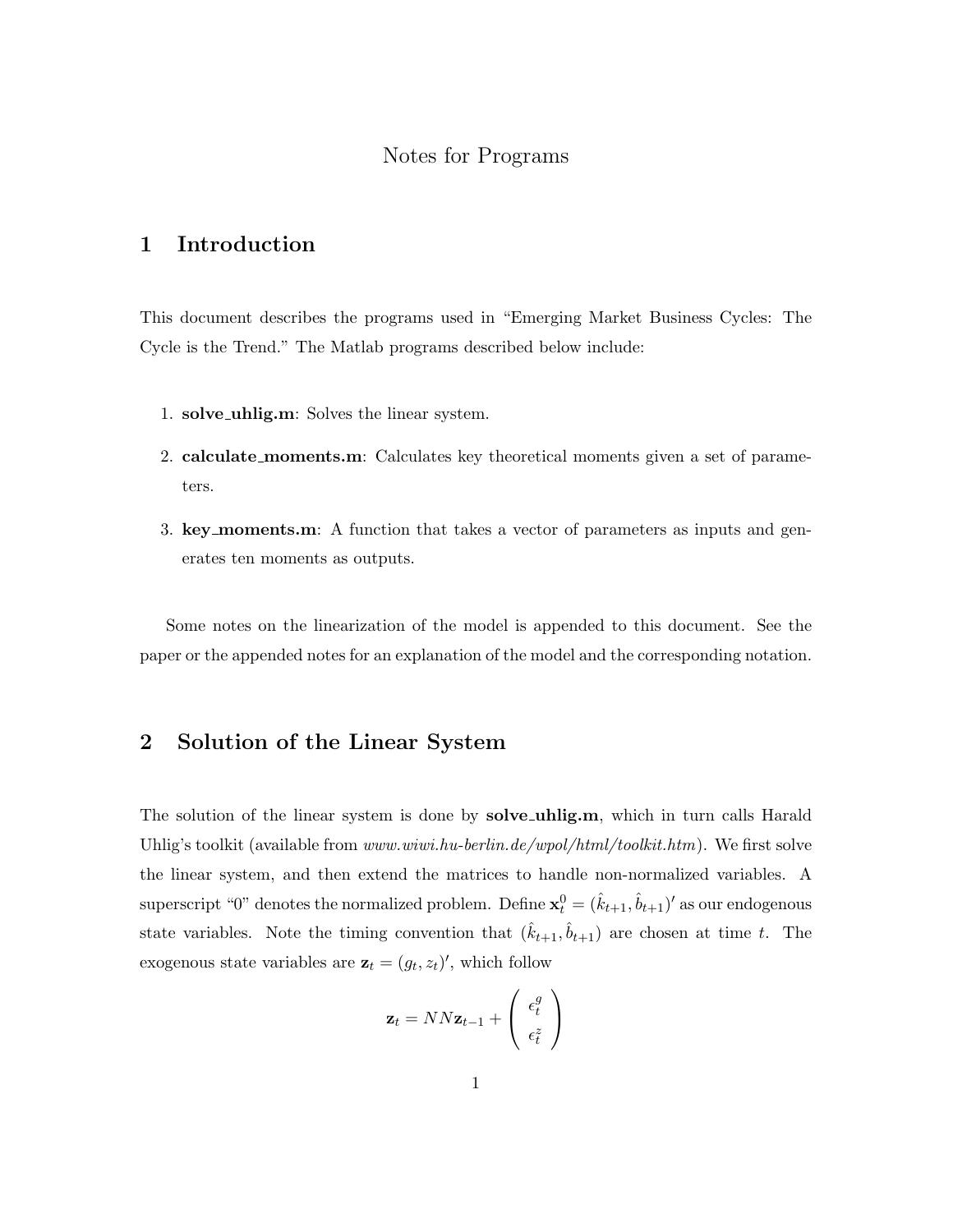where

$$
NN = \left(\begin{array}{cc} \rho_g & 0\\ 0 & \rho_z \end{array}\right)
$$

and

$$
E((\epsilon^g, \epsilon^z)'(\epsilon^g, \epsilon^z)') = \Sigma = \begin{pmatrix} \sigma_g^2 & 0 \\ 0 & \sigma_z^2 \end{pmatrix}.
$$

Our endogenous "jump" variables are:  $\mathbf{y}_t^0 = (\hat{c}_t, l_t, n_t, \hat{i}_t, \hat{y}_t, q_t, nx_t)'$ . These are chosen conditional on  $\mathbf{x}_{t-1}$  and  $\mathbf{z}_t$ . The Uhlig toolkit solves for  $PP^0$ ,  $QQ^0$ ,  $RR^0$ ,  $SS^0$  such that

$$
\mathbf{x}_t^0 = PP^0 \mathbf{x}_{t-1}^0 + QQ^0 \mathbf{z}_t \tag{1}
$$

$$
\mathbf{y}_t^0 = RR^0 \mathbf{x}_{t-1}^0 + SS^0 \mathbf{z}_t \tag{2}
$$

After solving the normalized system, we extend the endogenous state space to include  $G_{t-1}$  and the endogenous choice variables to include the non-normalized levels of consumption, investment and income:  $\mathbf{x}_t = (\hat{k}_{t+1}, \hat{b}_{t+1}, G_t) = (\mathbf{x}_t^0, G_t)'$  and  $\mathbf{y}_t = (\hat{c}_t, l_t, n_t, \hat{i}_t, \hat{y}_t, q_t, nx_t, c_t, i_t, y_t)'$  $=(\mathbf{y}_t^0, c_t, i_t, y_t)'$ . The fact that  $G_t = G_{t-1} + g_t$  implies:

$$
PP = \begin{bmatrix} PP^0 & \mathbf{0}_{(n_{PP0} \times 1)} \\ \mathbf{0}_{(1 \times m_{PP0})} & 1 \end{bmatrix}
$$
 (3)

and

$$
QQ = \left[ \begin{array}{c} QQ^0 \\ 1 & 0 \end{array} \right],
$$
\n(4)

where  $m_A$  and  $n_A$  are the number of rows and columns, respectively, of any matrix A.

RR is extended according to the definition  $a_t = \hat{a}_t + G_{t-1}$ , for  $a = c, i, y$ :

$$
RR = \begin{bmatrix} RR^0 & \mathbf{0}_{(n_{RR0} \times 1)} \\ \tilde{RR} \end{bmatrix}
$$
 (5)

where rows corresponding to c, i, y of  $\tilde{RR}$  are  $[RR^0(m,:),1]$ , where m denotes the respective row of  $\hat{c}_t$ ,  $\hat{i}_t$ ,  $\hat{y}_t$  in  $RR^0$ . Similarly for SS:

$$
SS = \begin{bmatrix} SS^0 \\ \tilde{SS} \end{bmatrix},\tag{6}
$$

where  $\tilde{SS} = [SS^0(m,:)],$  for  $m = \hat{c}_t, \hat{i}_t, \hat{y}_t$ .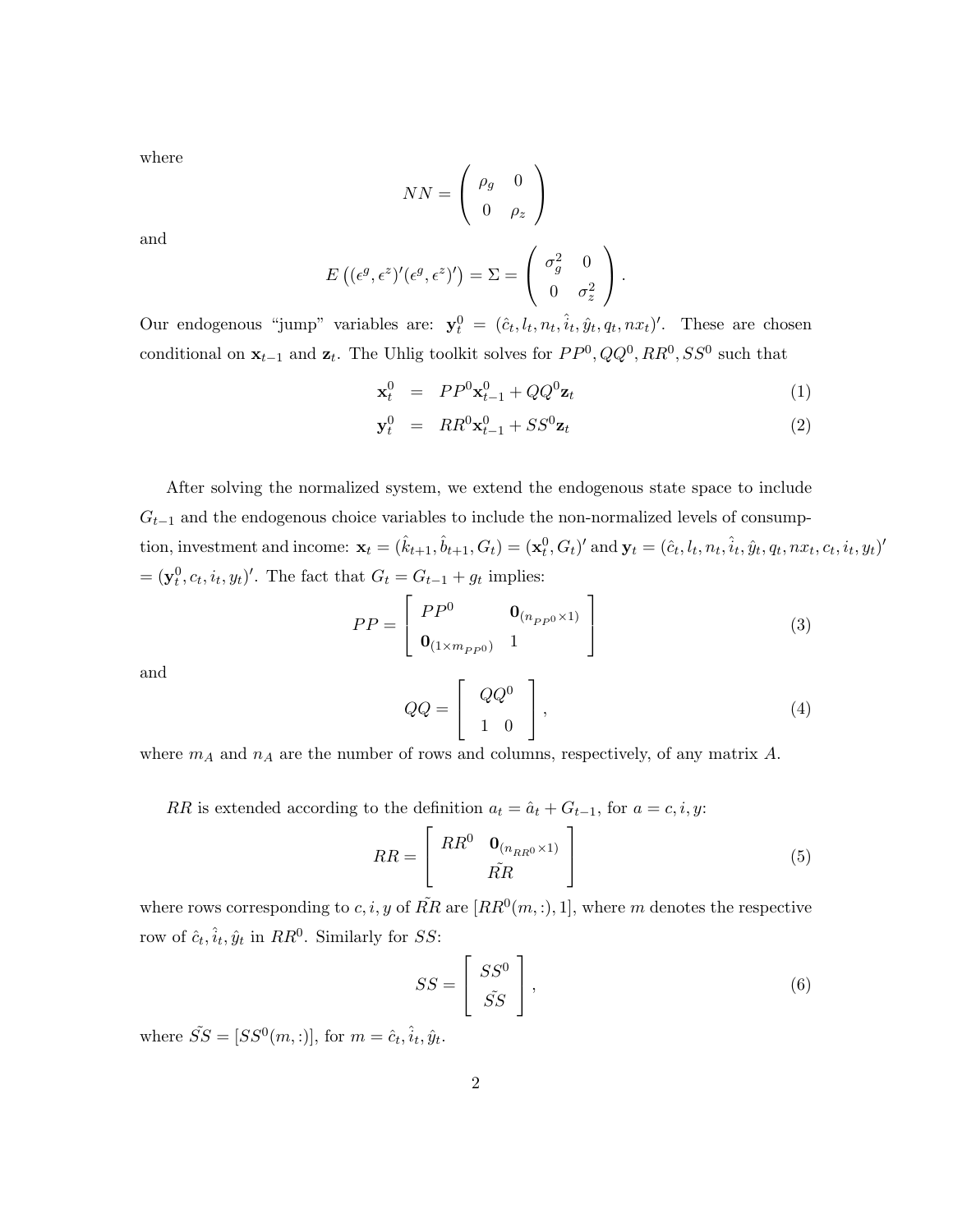### 3 Calculating Theoretical Moments

The program calculate moments.m calculates the theoretical moments of the linearized model. We follow Burnside (1999) fairly closely. The moments calculated are (where a tilde denotes HP filtered variables):

$$
\left(\sigma(\tilde y), \sigma(\Delta y), \frac{\sigma(\tilde i)}{\sigma(\tilde y)}, \frac{\sigma(\tilde c)}{\sigma(\tilde y)}, \frac{\sigma(\tilde nx)}{\sigma(\tilde y)}, \rho(\tilde y_t, \tilde y_{t-1}), \rho(\Delta y_t, \Delta y_{t-1}), \rho(\tilde c, \tilde y), \rho(\tilde i, \tilde y), \rho(\tilde n, \tilde y)\right)'.
$$

Define  $\mathbf{s}_t = (\mathbf{x}_{t-1}^0, \mathbf{z}_t) = (\hat{k}_t, \hat{b}_t, g_t, z_t)'$  and

$$
M = \left[ \begin{array}{cc} PP^0 & QQ^0 \\ \mathbf{0} & NN \end{array} \right]
$$

so that

$$
\mathbf{s}_t = M\mathbf{s}_{t-1} + \epsilon_t
$$
  
where  $\epsilon_t = (0, 0, \epsilon_t^g, \epsilon_t^z)'$ . Let  $\tilde{\Sigma} = E(\epsilon \epsilon') = \begin{bmatrix} \mathbf{0} & \mathbf{0} \\ \mathbf{0} & \Sigma \end{bmatrix}$ .

Define  $F = (\hat{c}, n, \hat{i}, nx, \hat{y})$ , and let  $H_1$  and  $H_2$  be the corresponding rows from RR and SS so that

$$
F_t = H_1 \mathbf{x}_{t-1} + H_2 \mathbf{z}_t.
$$

Let  $\Gamma_0 \equiv E(\mathbf{ss}')$  denote the variance-covariance matrix of s:

$$
\Gamma_0 = M\Gamma_0 M' + \tilde{\Sigma}.
$$

This can be solved as

$$
vec(\Gamma_0) = (I - (M \otimes M))^{-1} vec(\tilde{\Sigma}).
$$

The  $k^{th}$  autocovariance can be obtained by  $\Gamma_k = E(\mathbf{s}_t \mathbf{s}'_{t-k}) = M^k \Gamma_0$ .

We now calculate the variance-covariance matrix of the first difference of our endogenous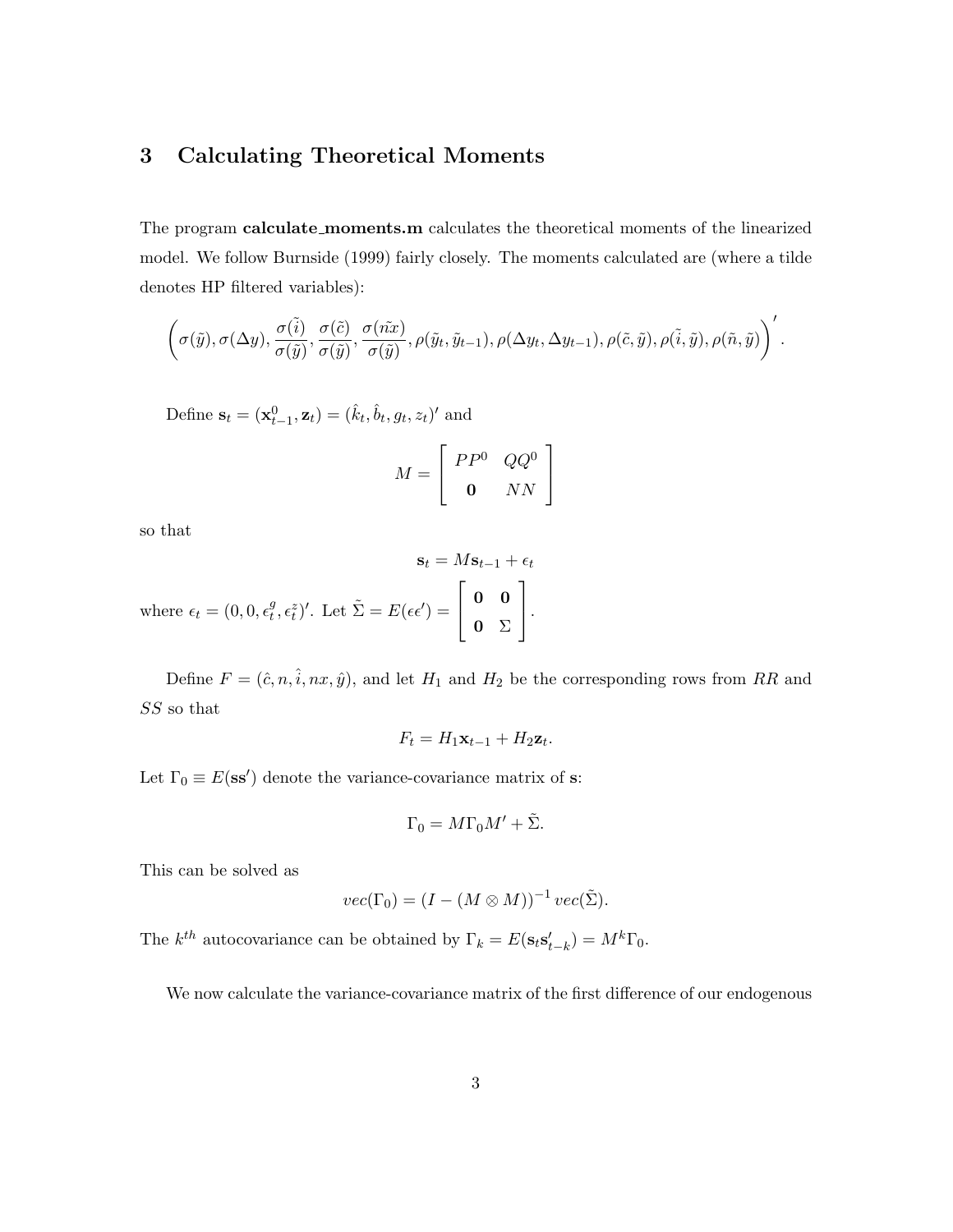variables. Define

$$
\Delta F_t \equiv \begin{pmatrix} \hat{c}_t - \hat{c}_{t-1} + g_{t-1} \\ n_t - n_{t-1} \\ \hat{i}_t - \hat{i}_{t-1} + g_{t-1} \\ nx_t - nx_{t-1} \\ \hat{y}_t - \hat{y}_{t-1} + g_{t-1} \end{pmatrix} = \begin{pmatrix} c_t - c_{t-1} \\ n_t - n_{t-1} \\ i_t - i_{t-1} \\ nx_t - nx_{t-1} \\ y_t - y_{t-1} \end{pmatrix}.
$$

Note that this is not simply the first difference of  $F$ , but adds  $g_{t-1}$  for c, i, and y. Next define

$$
\bar{\mathbf{s}}_t = \left(\begin{array}{c} \mathbf{x}_{t-1}^0 - \mathbf{x}_{t-2}^0 + \Theta_1 \mathbf{z}_{t-1} \\ \mathbf{z}_t \\ \mathbf{z}_{t-1} \end{array}\right),
$$

where

$$
\Theta_1 \equiv \left( \begin{array}{cc} 1 & 0 \\ 1 & 0 \end{array} \right).
$$

That is, 
$$
\Theta_1 \mathbf{z}_{t-1} = \begin{pmatrix} g_{t-1} \\ g_{t-1} \end{pmatrix}
$$
. This implies  
\n
$$
\overline{\mathbf{s}}_t = \begin{pmatrix} I & \mathbf{0} \\ \mathbf{0} & I \\ \mathbf{0} & \mathbf{0} \end{pmatrix} \mathbf{s}_t + \begin{pmatrix} -I & \Theta_1 \\ \mathbf{0} & \mathbf{0} \\ \mathbf{0} & I \end{pmatrix} \mathbf{s}_{t-1}
$$
\n
$$
= \mathbf{B}_0 \mathbf{s}_t + \mathbf{B}_1 \mathbf{s}_{t-1}
$$
\n(8)

Defining  $\bar{\Gamma}_0 = E(\bar{\mathbf{s}}\bar{\mathbf{s}}')$ , we have

$$
\bar{\Gamma}_0 = \mathbf{B}_0 \Gamma_0 \mathbf{B}_0' + \mathbf{B}_0 \Gamma_1 \mathbf{B}_1' + \mathbf{B}_1 \Gamma_0' \mathbf{B}_0' + \mathbf{B}_1 \Gamma_0 \mathbf{B}_1'.
$$

To compute the variance-covariance of  $\Delta F$ , note that  $\mathbf{x}_t^0 = PP^0 \mathbf{x}_{t-1}^0 + QQ^0 \mathbf{z}_t$  implies

$$
\mathbf{x}_{t}^{0} - \mathbf{x}_{t-1}^{0} + \Theta_{1}\mathbf{z}_{t} = PP^{0}(\mathbf{x}_{t-1}^{0} - \mathbf{x}_{t-2}^{0}) + QQ^{0}(\mathbf{z}_{t} - \mathbf{z}_{t-1}) + \Theta_{1}\mathbf{z}_{t}
$$
(9)  
\n
$$
= PP^{0}(\mathbf{x}_{t-1}^{0} - \mathbf{x}_{t-2}^{0} + \Theta_{1}\mathbf{z}_{t-1})) + (QQ^{0} + \Theta_{1})\mathbf{z}_{t} - (QQ^{0} + PP^{0}\Theta_{1})\mathbf{z}_{t-1}
$$
  
\n
$$
= [PP^{0}, QQ^{0} + \Theta_{1}, -(QQ^{0} + PP^{0}\Theta_{1})] \overline{\mathbf{s}}_{t}
$$
(10)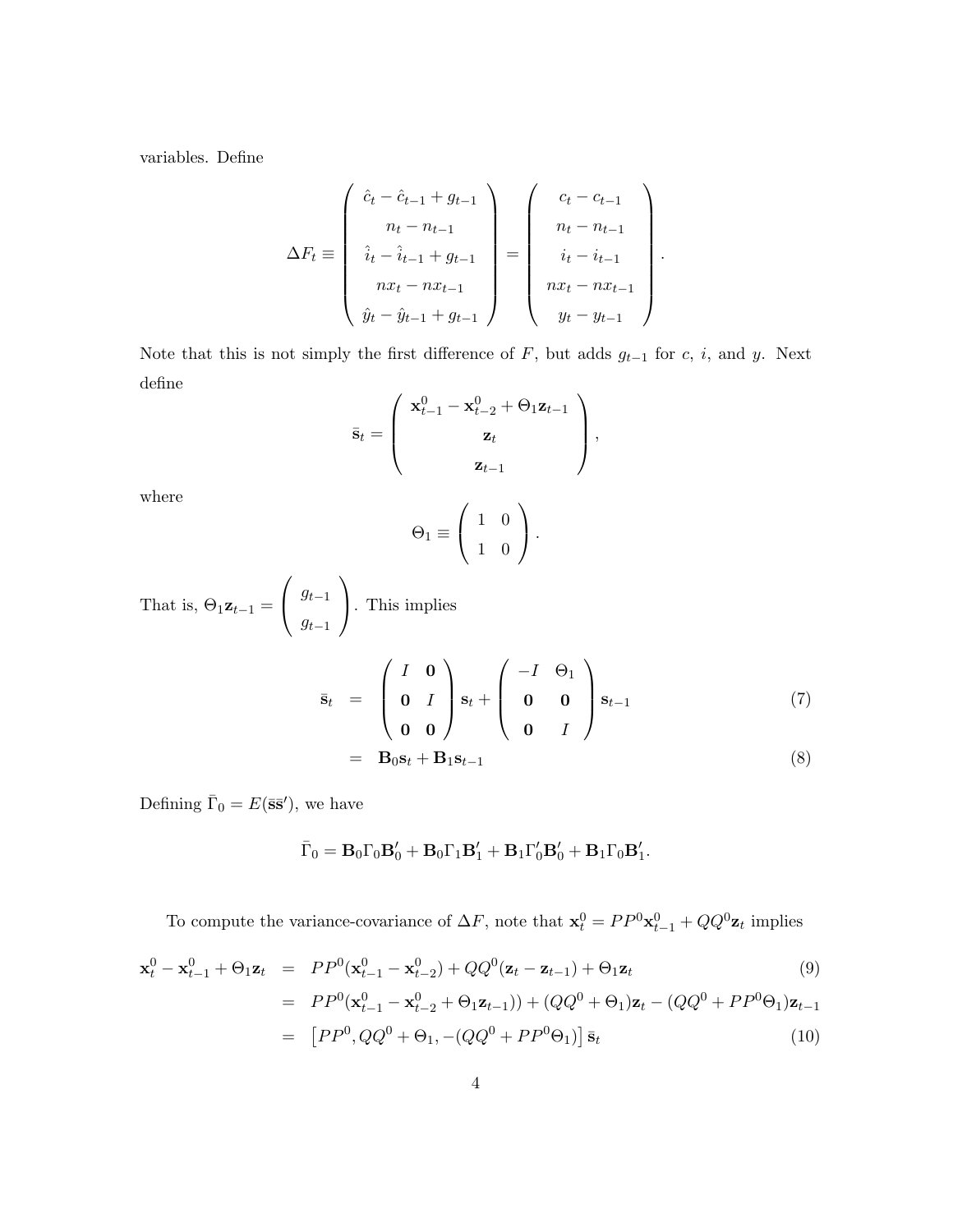We can then write

$$
\bar{\mathbf{s}}_{t+1} = \bar{M}\bar{\mathbf{s}}_t + \bar{\epsilon}_{t+1},
$$

where

$$
\bar{M} = \begin{pmatrix}\nPP^0, & QQ^0 + \Theta_1, & -(QQ^0 + PP^0\Theta_1) \\
0 & NN & 0 \\
0 & 0 & I\n\end{pmatrix}
$$
\n
$$
\bar{\epsilon}_{t+1} = \begin{pmatrix}\n0 \\
\epsilon_{t+1}^g \\
\epsilon_{t+1}^z \\
0\n\end{pmatrix}.
$$

and

We now define a matrix that pulls out  $g_{t-1}$  to add to  $\Delta \hat{c}_t$ ,  $\Delta \hat{i}_t$ , and  $\Delta \hat{y}_t$ :

$$
\Theta_f \equiv \left( \begin{array}{cc} 1 & 0 \\ 0 & 0 \\ 1 & 0 \\ 0 & 0 \\ 1 & 0 \end{array} \right).
$$

We have

$$
\Delta F_t = F_t - F_{t-1} + \Theta_f \mathbf{z}_{t-1} \tag{11}
$$

$$
= H_1(\mathbf{x}_{t-1}^0 - \mathbf{x}_{t-2}^0) + H_2(\mathbf{z}_t - \mathbf{z}_{t-1}) + \Theta_f \mathbf{z}_{t-1}
$$
(12)

$$
= H_1(\mathbf{x}_{t-1}^0 - \mathbf{x}_{t-2}^0 + \Theta_1 \mathbf{z}_{t-1}) + H_2 \mathbf{z}_t + (\Theta_f - H_1 \Theta_1 - H_2) \mathbf{z}_{t-1}
$$
  
\n
$$
= [H_1, H_2, \Theta_f - H_1 \Theta_1 - H_2] \bar{s}_t
$$
  
\n
$$
= \bar{H} \bar{\mathbf{s}}_t
$$
\n(13)

Therefore,  $Var_0(\Delta F) = E(\Delta F \Delta F')$  can be computed as

$$
Var(\Delta F) = \bar{H}\bar{\Gamma}_0\bar{H}'.
$$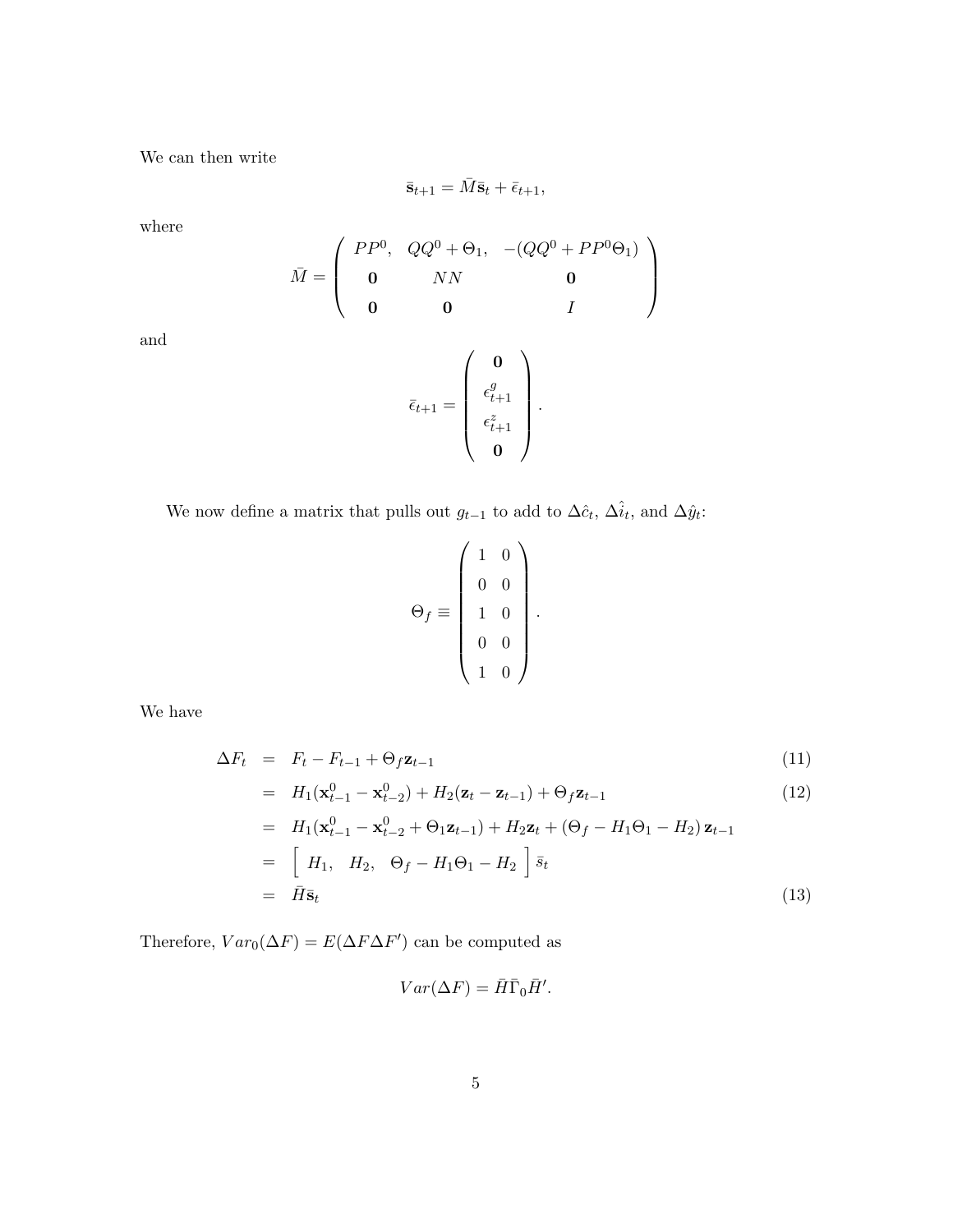The autocovariance of  $\Delta F$  can be computed as

$$
Var_k(\Delta F) \equiv E(\Delta F \Delta F'_{-k}) = \bar{H}E(\bar{s}_t \bar{s}'_{t-k})\bar{H}'
$$
  

$$
= \bar{H}\bar{\Gamma}_k \bar{H}'
$$
  

$$
= \bar{H}\bar{M}^k \bar{\Gamma}_0 \bar{H}'
$$
  
(14)

#### 4 HP Filtered Moments

The HP filtered series can be obtained from the original series using the two-sided filter:  $F^{HP} = B(L)F$ , where  $B(L) = \sum_{j=-\infty}^{\infty} b_j L^j$ .<sup>1</sup> When the HP parameter  $\lambda$  is set to 1600, the coefficients  $b_j$  are given by (following Burnside, who follows King and Rebelo)  $b_j = b_{-j}$  =  $-(0.894<sup>j</sup>)(0.0561\cos(.112j) + 0.0558\sin(.112j))$ . For  $j = 0, b_0 = 1 - 0.0561 = 0.9439$ .

To obtain  $F^{HP}$ , we start from the first-differenced series. Note that for any series  $F^{HP} = B(L)F = B(L)(1-L)^{-1}\Delta F$ . Define  $\tilde{B}(L) = B(L)(1-L)^{-1}$ . This implies that  $(1 - L)\tilde{B}(L) = B(L)$ . We then have

$$
(1 - L)\tilde{B}(L) = \sum_{j} \tilde{b}_{j} L^{j} - \sum_{j} \tilde{b}_{j} L^{j+1}
$$

$$
= \sum_{j} (\tilde{b}_{j} - \tilde{b}_{j-1}) L^{j}
$$
(15)

Equating terms we have

$$
\tilde{b}_j - \tilde{b}_{j-1} = b_j.
$$

Or,  $\tilde{b}_j = \sum_{s=-\infty}^{j} b_s$ . Therefore  $F^{HP} = \sum_{j=-\infty}^{\infty} \tilde{b}_j \Delta F$ . (In practice, we define  $\tilde{b}_j =$  $\sum_{s=-2N}^{j} b_j$  for  $N = 500$ .)

<sup>&</sup>lt;sup>1</sup>An alternative is to calculate the moments using the frequency domain. We found the computations were faster in the time domain.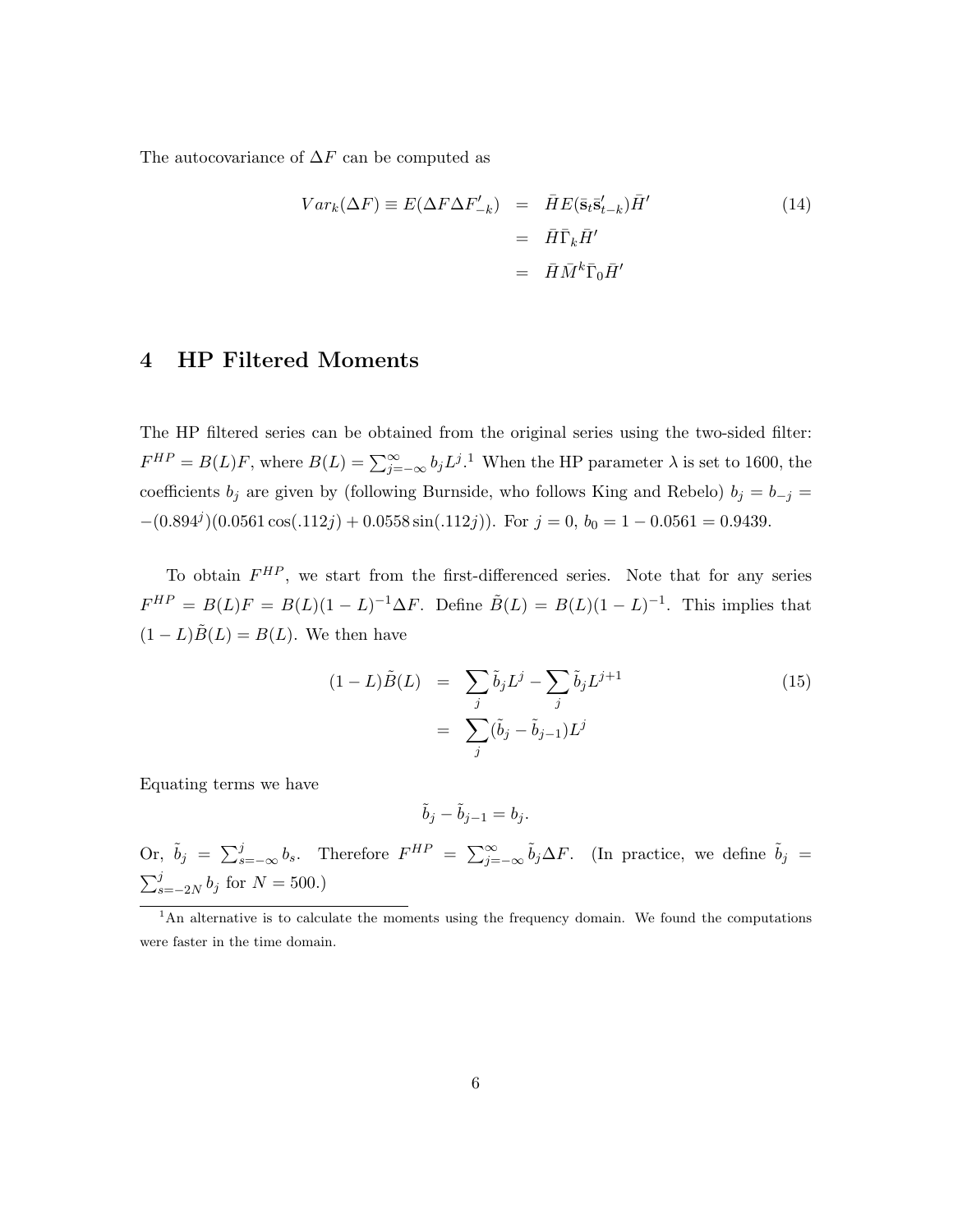To get the moments of  $F^{HP}$ , we use

$$
Var_i(F^{HP}) = E(F_t^{HP} F_{t-i}^{HP'}) = E(\{\tilde{B}(L)\Delta F\} \{\tilde{B}(L)L^i \Delta F'\})
$$
  

$$
= \sum_{j=-\infty}^{\infty} \sum_{j'=-\infty}^{\infty} \tilde{b}_j \tilde{b}_{j'} E(L^j \Delta F L^{j'+i} \Delta F')
$$
  

$$
= \sum_{j=-\infty}^{\infty} \sum_{j'=-\infty}^{\infty} \tilde{b}_j \tilde{b}_{j'} Var_{j-j'-i}(\Delta F)
$$

Defining  $k = j' + i - j$  and using  $Var_{-k}(\Delta F) = Var_k(\Delta F)'$ :

$$
Var_i(F^{HP}) = \sum_{j=-\infty}^{\infty} \sum_{k=-\infty}^{\infty} \tilde{b}_j \tilde{b}_{j-k-i} Var_k(\Delta F)'
$$
  
=  $Var_0(\Delta F) \sum_{j=-\infty}^{\infty} \tilde{b}_j \tilde{b}_{j-i} + \sum_{k=1}^{\infty} \sum_{j=-\infty}^{\infty} (\tilde{b}_j \tilde{b}_{j+k-i} Var_k(\Delta F) + \tilde{b}_j \tilde{b}_{j-k-i} Var_k(\Delta F)')$ 

Using  $Var_i(\Delta F) = \overline{H} \overline{\Gamma}_k \overline{H}'$ , we have

$$
Var_i(F^{HP}) = \bar{H}\left(\bar{\Gamma}_0 \sum_{j=-\infty}^{\infty} \tilde{b}_j \tilde{b}_{j-i} + \sum_{k=1}^{\infty} \left(\bar{\Gamma}_k \sum_{j=-\infty}^{\infty} \tilde{b}_j \tilde{b}_{j+k-i} + \bar{\Gamma}'_k \sum_{j=-\infty}^{\infty} \tilde{b}_j \tilde{b}_{j-k-i}\right)\right) \bar{H}'
$$

To implement this in practice, we choose  ${\cal N}=500$  and  $M_n=100$  and compute

$$
Var_i(F^{HP}) \approx \bar{H}(\bar{\Gamma}_0 \sum_{j=-N+i}^{N} \tilde{b}_j \tilde{b}_{j-i} + \sum_{k=1}^{i} \bar{M}^k \bar{\Gamma}_0 \sum_{j=-N+i-k}^{N} \tilde{b}_j \tilde{b}_{j-i+k} + \sum_{k=1}^{i} \bar{\Gamma}_0 \bar{M}^{k'} \sum_{j=-N+i+k}^{N} \tilde{b}_j \tilde{b}_{j-i-k} + \sum_{k=i+1}^{M_n} \bar{M}^k \bar{\Gamma}_0 \sum_{j=-N-i+k}^{N} \tilde{b}_j \tilde{b}_{j+i-k} + \sum_{k=i+1}^{M_n} \bar{\Gamma}_0 \bar{M}^{k'} \sum_{j=-N+i+k}^{N} \tilde{b}_j \tilde{b}_{j-i-k} \tilde{H}'
$$
\n(16)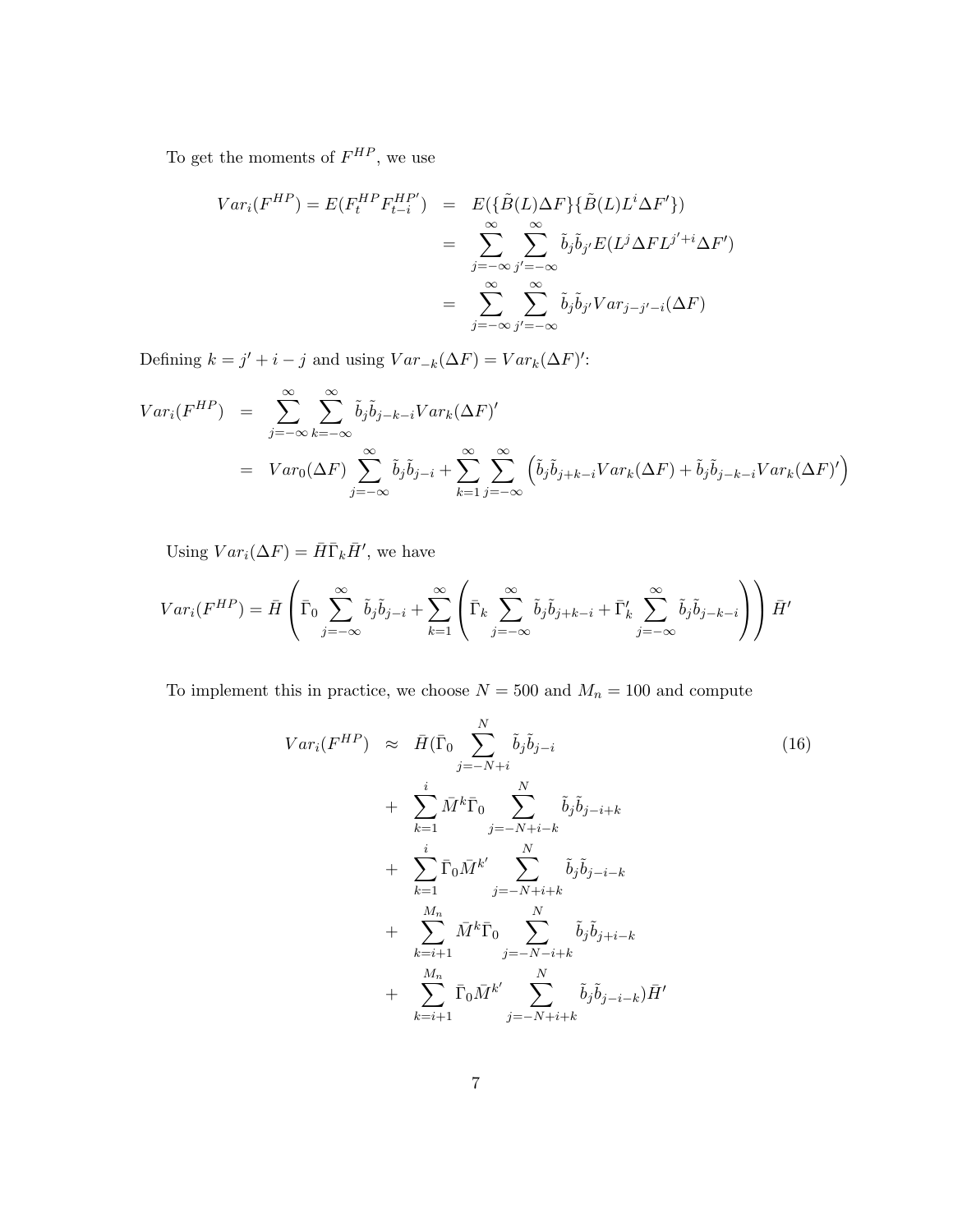# Log-linearization Notes

# 1 Problem

$$
V = \max \frac{\left(C^{\gamma} \mathcal{L}^{1-\gamma}\right)^{1-\sigma}}{1-\sigma} + \beta G^{\gamma(1-\sigma)} E V(K', B', Z', G') \tag{1}
$$

subject to

$$
C + GK' = Y(K, N, z, G) + (1 - \delta)K - \frac{\phi}{2} \left( G\frac{K'}{K} - \mu_g \right)^2 K - B + GQB' \tag{2}
$$

where

$$
\ln(Z') \equiv z' = \rho_z z + \epsilon^z
$$
  
\n
$$
\ln(G') \equiv g' = (1 - \rho_g) \ln(\mu_g) + \rho_g g + \epsilon^g
$$
\n(3)

and

$$
Y = ZK^{1-\alpha}(GN)^{\alpha} \tag{4}
$$

$$
Q^{-1} = 1 + r^* + \psi \left( e^{B' - \bar{B}} - 1 \right)
$$
 (5)

# 2 First Order Conditions

$$
\gamma C^{\gamma(1-\sigma)-1} \mathcal{L}^{(1-\gamma)(1-\sigma)} \left( G \phi \left( G \frac{K'}{K} - \mu_g \right) - G \right) = \beta G^{\gamma(1-\sigma)} V_{K'} \tag{6}
$$

$$
\gamma C^{\gamma(1-\sigma)-1} \mathcal{L}^{(1-\gamma)(1-\sigma)} GQ = -\beta G^{\gamma(1-\sigma)} E V_{B'} \tag{7}
$$

$$
\frac{C}{\mathcal{L}} = \frac{\gamma}{1 - \gamma} Y_N \tag{8}
$$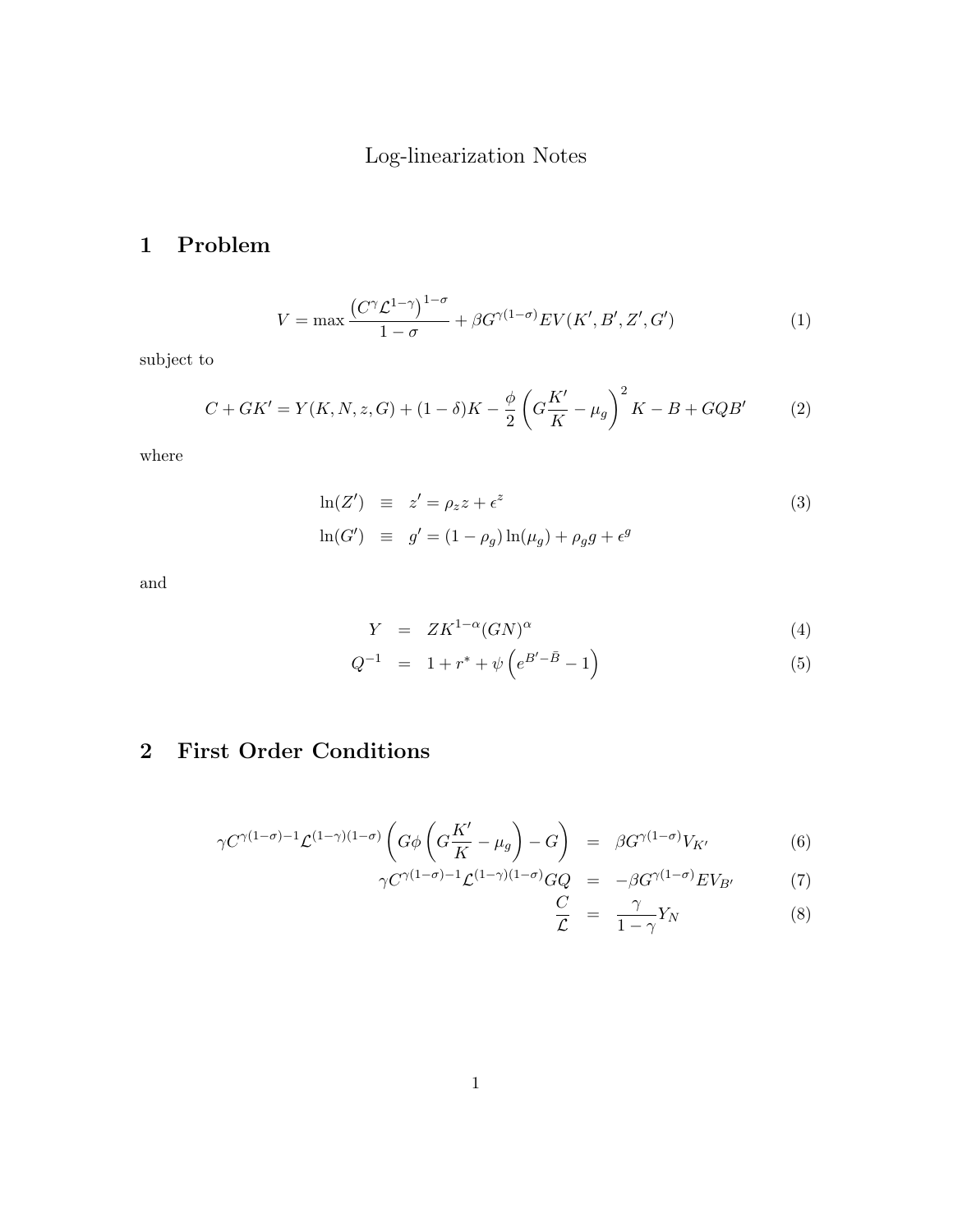# 3 Envelope Conditions

$$
V_{K'} = \gamma C'^{\gamma(1-\sigma)-1} \mathcal{L}'^{(1-\gamma)(1-\sigma)} \left( Y_{K'} + 1 - \delta + \frac{\phi}{2} \left( \left( g' \frac{K''}{K'} \right)^2 - \mu_g^2 \right) \right) \tag{9}
$$

$$
V_{B'} = -\gamma C'^{\gamma(1-\sigma)-1} \mathcal{L}'^{(1-\gamma)(1-\sigma)} \tag{10}
$$

# 4 Steady State Relationships

$$
\begin{aligned}\n\bar{Q} &= \frac{1}{1+r^*} = \beta \mu_{g}^{\gamma(1-\sigma)-1} \tag{11} \\
(1-\alpha)\frac{\bar{Y}}{\bar{K}} &= \frac{1}{\bar{Q}} - 1 + \delta \\
\frac{\bar{C}}{\bar{Y}} &= 1 + (1-\delta - \mu_{g})\frac{\bar{K}}{\bar{Y}} + (\mu_{g}\bar{Q} - 1)\frac{\bar{B}}{\bar{Y}} \\
\bar{N} &= \left(1 + \frac{\bar{C}}{\bar{Y}}\frac{1-\gamma}{\alpha\gamma}\right)^{-1} \\
\bar{K} &= \left(\mu_{g}\frac{\bar{K}}{\bar{Y}}\right)^{\frac{1}{\alpha}}\bar{N} \\
\bar{Y} &= \frac{\bar{Y}}{\bar{K}}\bar{K} \\
\bar{C} &= \frac{\bar{C}}{\bar{Y}}\bar{Y} \\
\bar{X} &= (\mu_{g} - 1 + \delta)\bar{K} \\
\bar{m}x &= \frac{\bar{Y} - \bar{C} - \bar{X}}{\bar{Y}}\n\end{aligned}
$$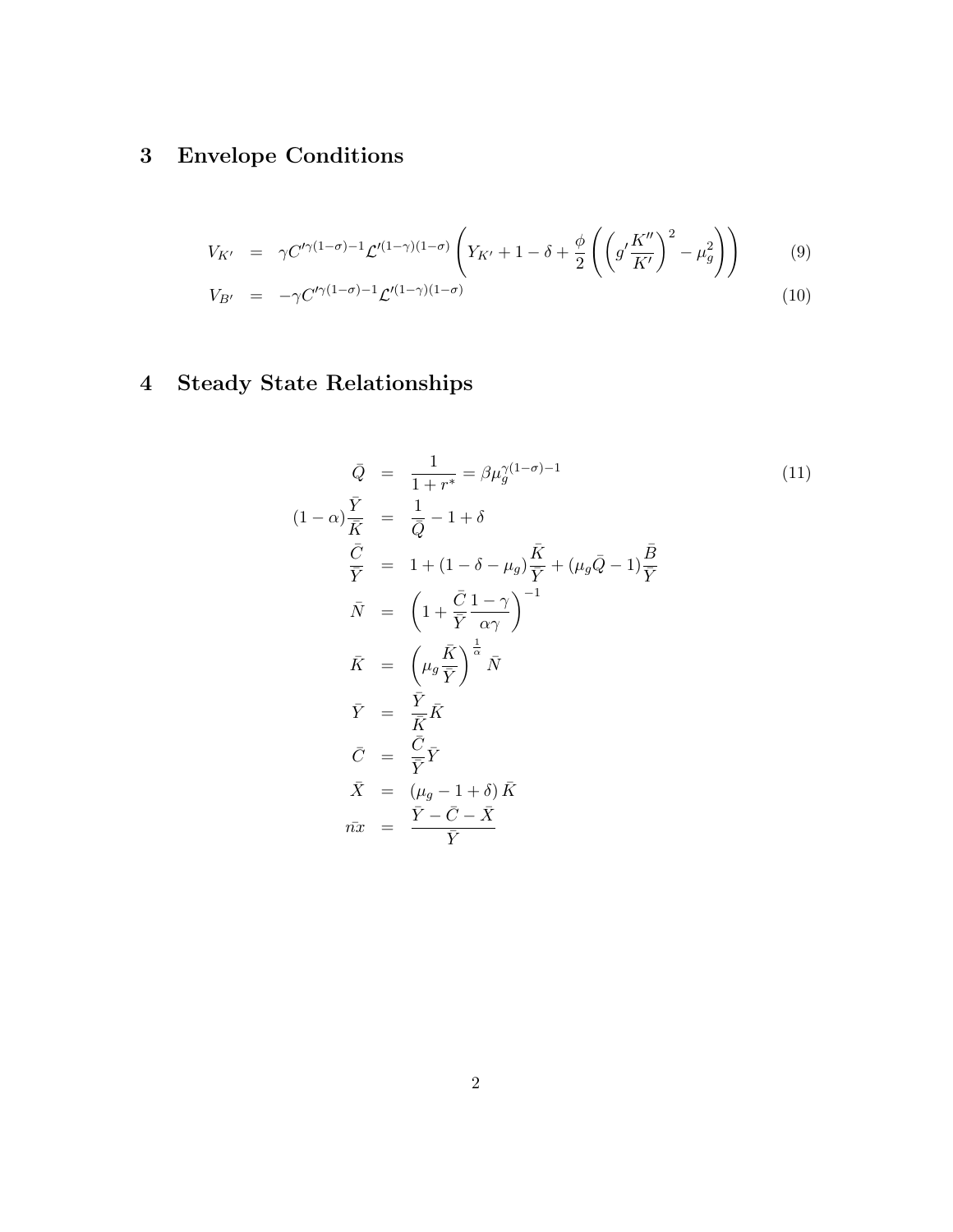# 5 Log-linearized Model

### 5.1  $K'$  FOC:

$$
\gamma C^{\gamma(1-\sigma)-1} \mathcal{L}^{(1-\gamma)(1-\sigma)} G \left( \phi \left( G \frac{K'}{K} - \mu_g \right) + 1 \right) \approx
$$
\n
$$
\gamma \mu_g \bar{C}^{\gamma(1-\sigma)-1} \bar{\mathcal{L}}^{(1-\gamma)(1-\sigma)} \left( (\gamma(1-\sigma)-1)\hat{c} + (1-\gamma)(1-\sigma)\hat{l} + (1+\phi\mu_g)\hat{g} + \phi\mu_g(\hat{k}' - \hat{k}) \right)
$$
\n(12)

$$
\beta G^{\gamma(1-\sigma)} \gamma C'^{\gamma(1-\sigma)-1} \mathcal{L}'^{(1-\gamma)(1-\sigma)} \left( Y_{K'} + 1 - \delta + \frac{\phi}{2} \left( \left( g' \frac{K''}{K'} \right)^2 - \mu_g^2 \right) \right) \approx (13)
$$
  
\n
$$
\gamma \beta \mu_g^{\gamma(1-\sigma)} \bar{C}^{\gamma(1-\sigma)-1} \bar{\mathcal{L}}^{(1-\gamma)(1-\sigma)} * \left\{ (1 - \delta + (1 - \alpha) \frac{\bar{Y}}{\bar{K}}) (\gamma (1 - \sigma) \hat{g} + (\gamma (1 - \sigma) - 1) \hat{c}' + (1 - \gamma)(1 - \sigma) \hat{l}' ) \right\}
$$
  
\n
$$
+ (1 - \alpha) \frac{\bar{Y}}{\bar{K}} (\hat{y}' - \hat{k}') + \phi \mu_g^2 (\hat{g}' + \hat{k}'' - \hat{k}') \}
$$

Equating (12) to the expectation of (13) and using  $\beta \mu_g^{\gamma(1-\sigma)-1} = \left(1 - \delta + (1-\alpha)\frac{\bar{Y}}{\bar{K}}\right)$  $\bar{K}$  $\Big)^{-1}$ :

$$
0 = (\gamma(1 - \sigma) - 1)E\hat{c}'
$$
\n
$$
+ (1 - \gamma)(1 - \sigma)E\hat{l}'
$$
\n
$$
+ \beta\mu_g^{\gamma(1 - \sigma) + 1}\phi E\hat{g}'
$$
\n
$$
+ \beta\mu_g^{\gamma(1 - \sigma) - 1}(1 - \alpha)\frac{\bar{Y}}{\bar{K}}E\hat{y}'
$$
\n
$$
+ \beta\mu_g^{\gamma(1 - \sigma) + 1}\phi E\hat{k}''
$$
\n
$$
- \left(\beta\mu_g^{\gamma(1 - \sigma) - 1}\left((1 - \alpha)\frac{\bar{Y}}{\bar{K}} + \phi\mu_g^2\right) + \phi\mu_g\right)\hat{k}'
$$
\n
$$
- (\gamma(1 - \sigma) - 1)\hat{c}
$$
\n
$$
- (1 - \gamma)(1 - \sigma)\hat{l}
$$
\n
$$
+ (\gamma(1 - \sigma) - 1 - \phi\mu_g)\hat{g}
$$
\n
$$
+ \phi\mu_g\hat{k}
$$
\n(14)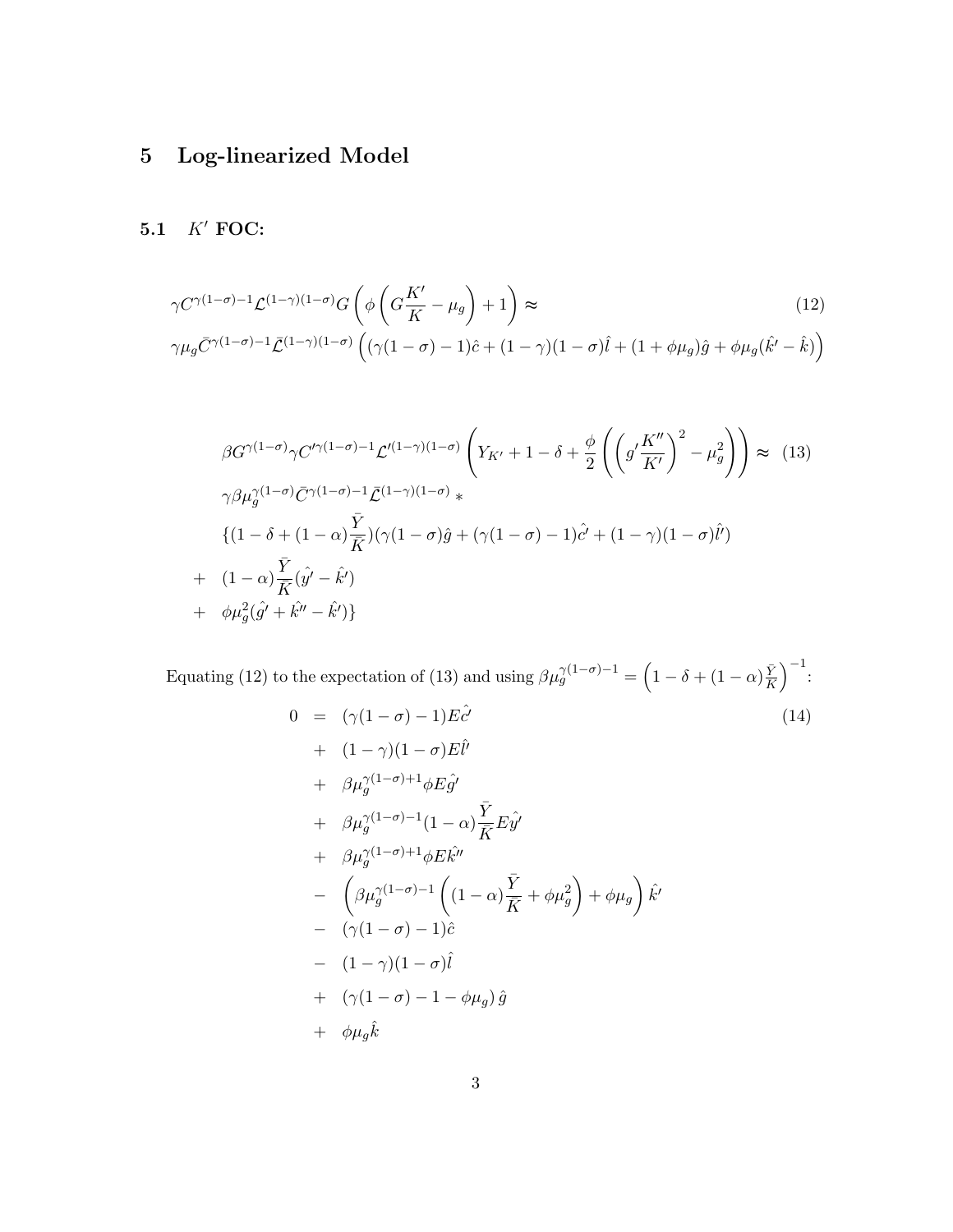### 5.2  $B'$  FOC

$$
\gamma C^{\gamma(1-\sigma)-1} \mathcal{L}^{(1-\gamma)(1-\sigma)} GQ \approx
$$
\n
$$
\gamma \bar{C}^{\gamma(1-\sigma)-1} \bar{\mathcal{L}}^{(1-\gamma)(1-\sigma)} \mu_g \bar{Q} * \left( (\gamma(1-\sigma)-1)\hat{c} + (1-\gamma)(1-\sigma)\hat{l} + \hat{g} + \hat{q} \right)
$$
\n(15)

$$
\beta G^{\gamma(1-\sigma)} \gamma C'^{\gamma(1-\sigma)-1} \mathcal{L}'^{(1-\gamma)(1-\sigma)} \approx\n \beta \gamma \mu_g^{\gamma(1-\sigma)} \bar{C}^{(\gamma(1-\sigma)-1)} \bar{\mathcal{L}}^{(1-\gamma)(1-\sigma)} * \n \left( \gamma(1-\sigma)\hat{g} + (\gamma(1-\sigma)-1)\hat{c}' + (1-\gamma)(1-\sigma)\hat{l}' \right)
$$
\n(16)

Equating (15) to the expectation of (16) and using  $\bar{Q} = \beta \mu_g^{\gamma(1-\sigma)-1}$ :

$$
0 = (\gamma(1 - \sigma) - 1)E\hat{c}'
$$
  
+  $(1 - \gamma)(1 - \sigma)E\hat{l}'$   
+  $(\gamma(1 - \sigma) - 1)\hat{g}$   
-  $(\gamma(1 - \sigma) - 1)\hat{c}$   
-  $(1 - \gamma)(1 - \sigma)\hat{l}$   
-  $\hat{q}$  (18)

### 5.3 Labor-Leisure

$$
\frac{C}{\mathcal{L}} = \frac{\gamma}{1 - \gamma} \alpha \frac{Y}{N}
$$
\n
$$
\approx
$$
\n
$$
0 = \hat{y} - \hat{n} - \hat{c} + \hat{l}
$$
\n(19)

If  $\gamma = 1$ , then  $\hat{l} = 0$ .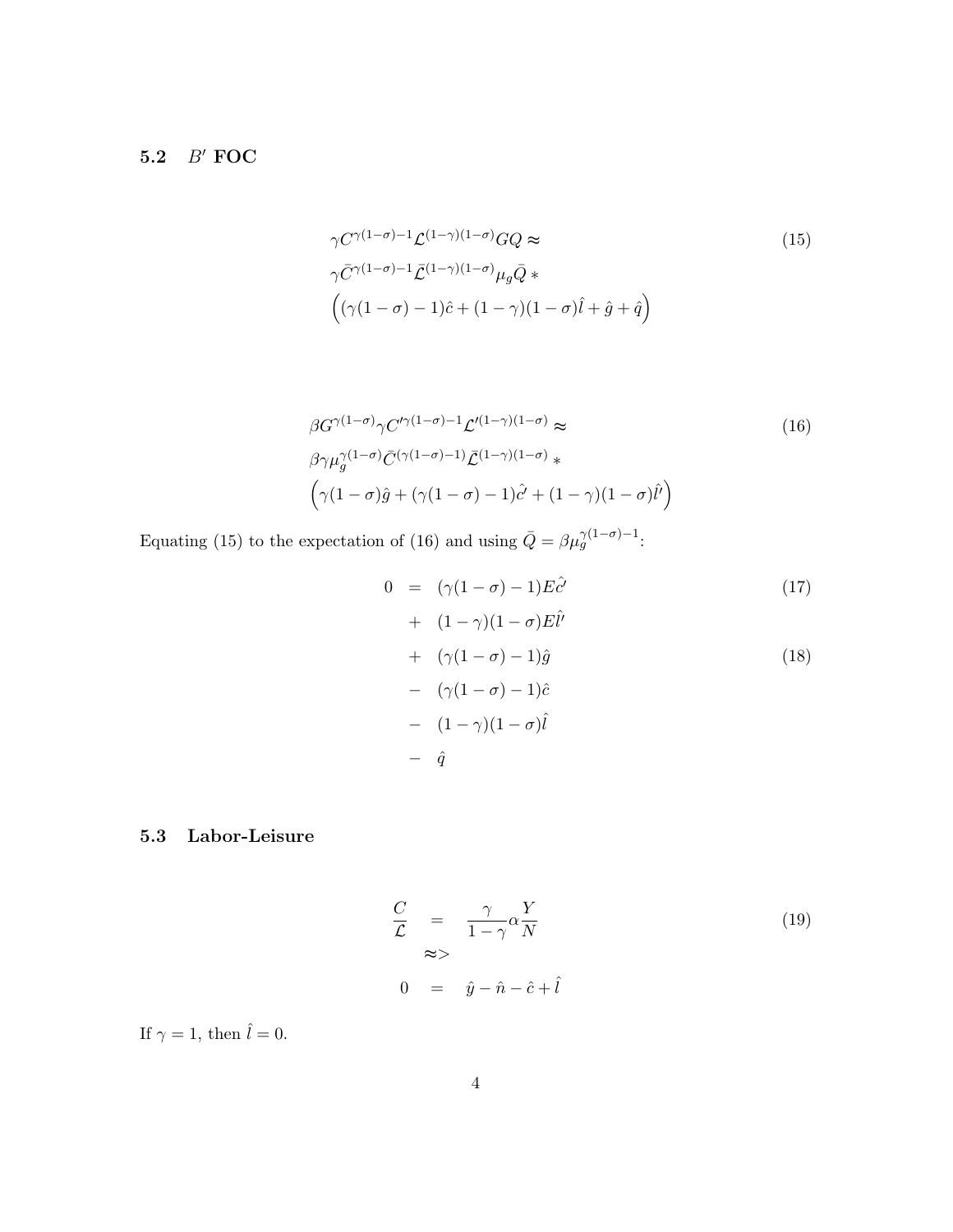### 5.4 Budget Constraint

$$
0 = Y + GQB' - B - X - C
$$
\n
$$
\approx \bar{Y}\hat{y} + \mu_g \bar{Q}\bar{B}(\hat{b}' + \hat{g} + \hat{q}) - \bar{B}\hat{b} - \bar{X}\hat{x} - \bar{C}\hat{c}
$$
\n
$$
\text{investment } X \equiv GK' - (1 - \delta) - \frac{\phi}{2} \left( G\frac{K'}{K} - \mu_g \right)^2 K. \text{ Or}
$$
\n
$$
\bar{X}\hat{x} \approx \bar{K} \left( \mu_g \hat{k}' - (1 - \delta)\hat{k} + \mu_g \hat{g} \right)
$$
\n
$$
(21)
$$

### 5.5 Technology

where  $% \left( \mathcal{A},\mathcal{A}\right)$ 

$$
Y = ZK^{1-\alpha}(GN)^{\alpha}
$$
  
\n
$$
\hat{y} \approx \hat{z} + (1-\alpha)\hat{k} + \alpha(\hat{g} + \hat{n})
$$
\n(22)

### 5.6 Leisure = 1-Labor

$$
\mathcal{L} = 1 - N \tag{23}
$$
\n
$$
\bar{\mathcal{L}} \tilde{l} \approx -\bar{N}\hat{n}
$$

Note that if  $\gamma = 1$ , then  $\overline{N} = 1$  and  $\overline{L} = 0$ , and this reduces to  $\hat{n} = 0$ .

### 5.7 Interest Rate Function

$$
Q^{-1} = 1 + r^* + \psi \left( e^{B' - \bar{B}} - 1 \right)
$$
  
\n
$$
\hat{q} \approx -\psi \bar{B} \bar{Q} \hat{b'}
$$
\n(24)